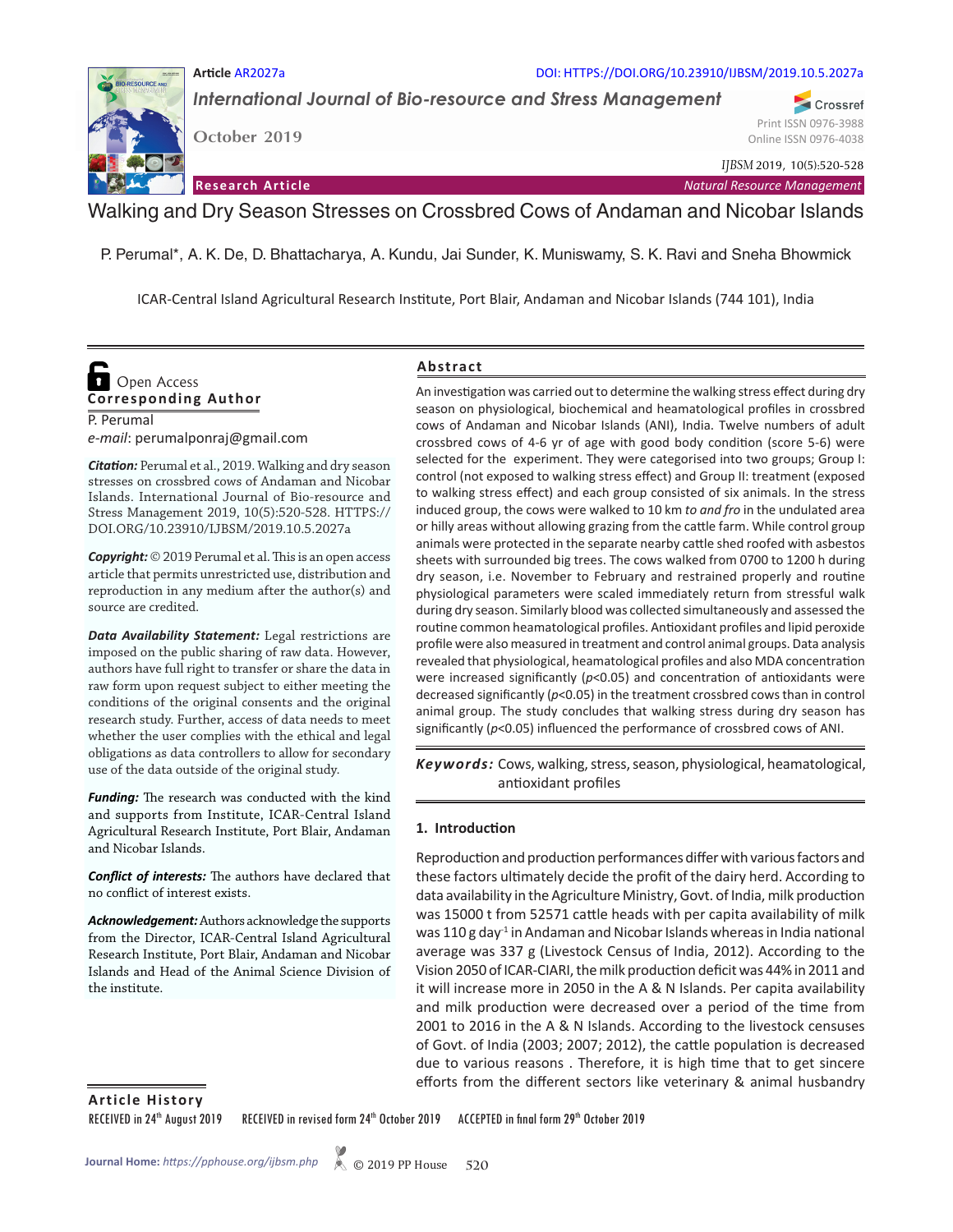department, policy makers, cattle breeders and farmers, cattle researchers to work out on how to increase the crossbred cattle efficiency through ideal and optimum management to improve the production and reproductive performances to increase the socio-economic status of the dairy farmers of ANI. Crossbred cows are reared through semi-intensive system of rearing and in the system; the animals need to be walked for longer distance to receive sufficient feed/fodder in island ecosystem of ANI mainly during dry season. Green fodder or grasses availability for grazing in the grassing area is often of poor quality with low densities per unit area and also the time for grazing is limited only (day time) with exposure to solar radiation and fly nuisance and insect irritation (Manteca and Smith, 1994). Strenuous walking induces not only stress to the dairy cows, but also loss of energy leads to reduced production capacity and reproductive failure, ultimately profit loss in the dairy sector. Different stresses causes losses are occurred more prominently and significantly during dry or summer season and also observed that minimization of the walking distance for exercise or grazing, the productive as well as the reproductive performance of the dairy cows has been improved significantly (Gustafson et al*.,* 1993) and breed variation was also determined the susceptibility of animals to various stresses in the livestock species (D'Hour et al*.,* 1994). Perusal of literature availability, it was observed that there was no information on walking and dry season stress in crossbred cows of ANI. Therefore, a study was carried out to estimate the walking stress effect during dry season on heamatological, physiological and antioxidant profiles in crossbred cows of ANI under tropical island ecosystem.

### **2. Materials and Methods**

### *2.1. Location*

Present study was conducted at livestock farm, ICAR-CIARI, Port Blair, ANI and is placed in between 6º45' to 13°41' North Latitude and in between 92°12´ to 93°57´ East Longitude. Average maximum and minimum temperature were 30.1 and 23 °C, respectively. Relative humidity was in range of 82-94% and annual rainfall is >3100 mm spread over >8 months in a year is called as monsoon season whereas remaining from November to February is called as dry season means very less rainfall. The present study was conducted during dry season. Crossbred cows of ANI were maintained in the semiintensive system where they were allowed for grazing from 0700 to 1200 h. Feeding and watering were done as per the farm schedule.

### *2.2. Experimental animals*

Twelve apparently healthy adult crossbred cows of 4 - 6 yr of age with good body condition (score 5-6) were selected from the cattle herd in livestock farm. They were maintained under hygienic managemental conditions. Prophylactic measures like deworming and vaccination were done as per farm schedule.

# *2.3. Housing management*

Animal shed was prepared with asbestos-roof and half of the wall made up of wire mesh and half was by bricks wall in all the four side of the shed with surrounding of the big trees. Experimental cows were placed under homogeneous feeding, watering, lighting and other managemental conditions. At 0700 h, both the groups of experiment were released from the shed. At 1200 h, all the cows were properly restrained in their original positions in the shed. This whole procedure was followed throughout the investigation period.

# *2.4. Experimental procedure*

The study was carried out for a period of 7 weeks during dry season. These cows were selected randomly into two groups and each group consisted of six animals: Group I (control) and Group II (treatment: walking stress). Both groups were stallfed and watered at 1200 h and allowed access to *ad libitum* water throughout the day. Walking stress group (Group II) cows were made to walk for 10 km. Blood samples were collected at week interval to assess the walking stress effect on the heamatological and antioxidant profiles.

### *2.5. Blood collection and plasma separation*

Five ml of blood was collected from both the groups from external jugular vein in tubes containing heparin (20 IU/ml<sup>-1</sup> of blood) at 1200 h immediately after completing the walking. Complete blood profiles were estimated and plasma was separated by centrifugation at 3500×g at 4 °C for 10 min. Separated plasma was aliquoted into small aliquots in microcryo-tubes and placed frozen at −20 °C until further analysis of biochemical and antioxidant profiles with commercial diagnostic kits.

# *2.6. Parameters studied*

Physiological profiles such as rectal temperature (RT), respiration rate (RR), pulse rate (PR), heart rate (HR) and skin temperature (ST) were recorded twice daily at 0700 and 1200 h. Blood profiles such as red blood cells (RBC), haemoglobin (Hb), erythrocyte sedimentation rate (ESR), packed cell volume (PCV), mean corpuscular volume (MCV), mean corpuscular haemoglobin (MCH), and mean corpuscular haemoglobin concentration (MCHC) were estimated by automatic blood analyser. Antioxidant profiles such as like superoxide dismutase (SOD), reduced glutathione (GSH), catalase (CAT) and total antioxidant capacity (TAC) and lipid peroxide profile (malondialdehyde; MDA) were estimated using commercial diagnostic kits.

### *2.7. Statistical analysis*

The data was analysed statistically and expressed as the mean±S.E.M. Means were analyzed by one way analysis of variance followed by Tukey's post hoc test to determine significant differences among the weeks and student "t" test was for between the treatment and control groups using the SPSS/PC computer program (version 15.0; SPSS, Chicago, IL). Differences with values of *p*<0.05 were considered to be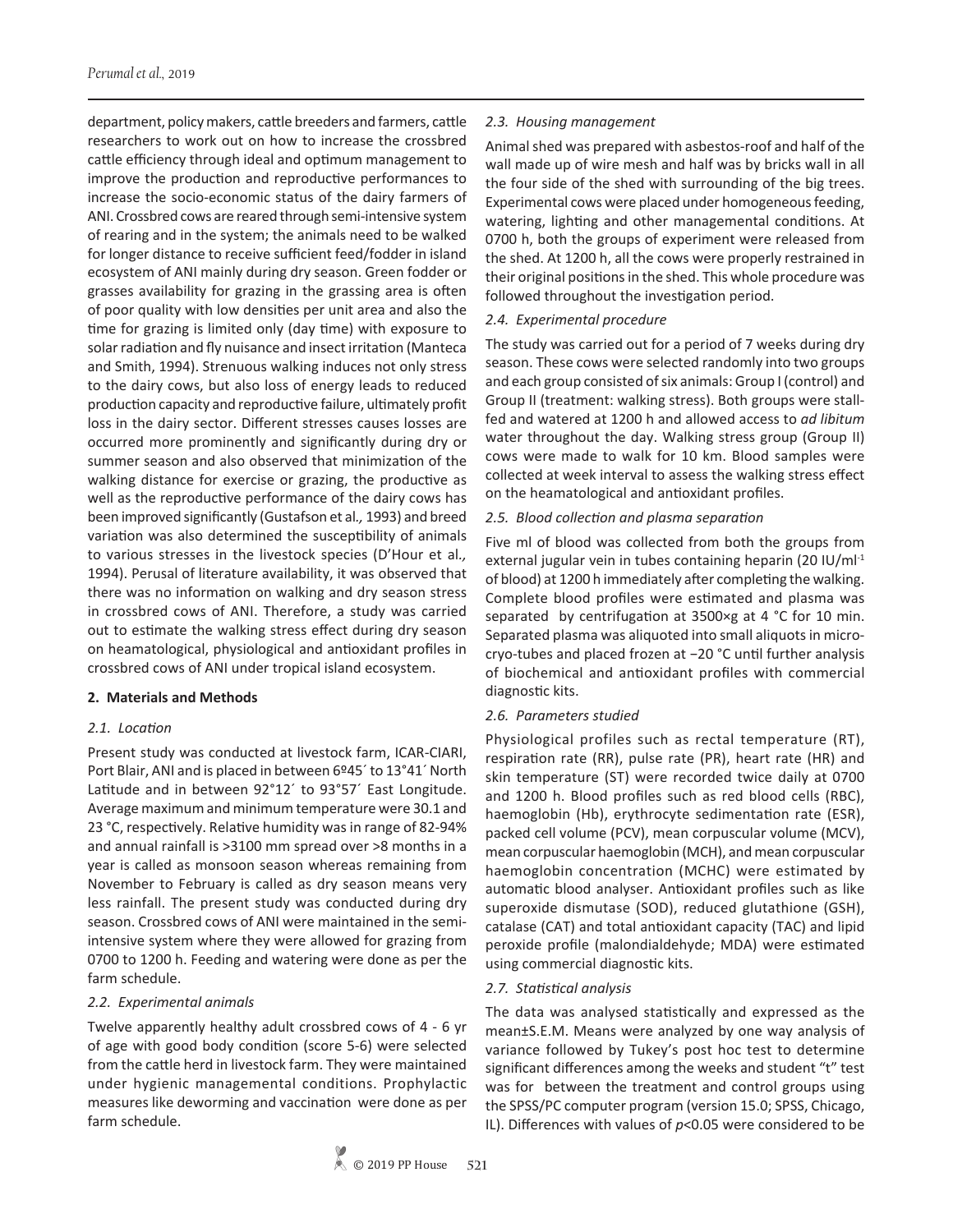statistically significant.

### **3. Results and Discussion**

Physiological, heamatological and antioxidant profiles were significantly altered due to walking stress in crossbred cows causes the reproductive and production performance were adversely affected in stressed cows. Thus it shows a clear picture that walking or exercising or grazing cows requires higher balanced nutrition with higher energy to counteract or overcome the deleterious effects of stress caused by walking and measurement of such effect of walking stress in

cows will understand to the cattle growers, dairy farmers and cattle breeders to know and to acclimatise suitable protecting methodologies with or without nutritional influence to avoid energy wastage in the exercise or walking. In the current study particularly to understand that the walking effect during dry season on reproductive and production performances assists to maintain the crossbred cows more effectively and efficiently in ANI under tropical humid island ecosystem.

Walking stress in dry season on physiological (Table 1) and heamatological (Table 2) attributes for different seven weeks between the treatment and control groups were depicted

Table 1: Mean (±S.E.) physiological parameters of crossbred cows of Andaman and Nicobar Islands exposed to walking stress at different weeks

| Param-<br>eters |     | Experimental periods                                                                          |                                                                      |                                        |                                      |                                      |                                             |                                              |                                   |  |  |  |
|-----------------|-----|-----------------------------------------------------------------------------------------------|----------------------------------------------------------------------|----------------------------------------|--------------------------------------|--------------------------------------|---------------------------------------------|----------------------------------------------|-----------------------------------|--|--|--|
|                 |     | $1st$ week                                                                                    | $2nd$ week                                                           | $3rd$ week                             | 4 <sup>th</sup> week                 | 5 <sup>th</sup> week                 | 6 <sup>th</sup> week                        | 7 <sup>th</sup> week                         |                                   |  |  |  |
| <b>RT</b>       | GI  | $99.73 \pm$<br>1.12aA                                                                         | 100.14 <sub>±</sub><br>$1.19$ abA                                    | 99.87 <sub>±</sub><br>$1.26aA}$        | $99.43 \pm$<br>$1.23aA}$             | $99.54 \pm$<br>$1.12aA}$             | 100.87 <sub>±</sub><br>$1.14^{bA}$          | 100.32 <sub>±</sub><br>$1.15$ <sup>abA</sup> | 99.98±<br>0.93 <sup>A</sup>       |  |  |  |
|                 | GII | 104.76±<br>$1.32$ <sup>cB</sup>                                                               | 103.56±<br>$1.34^{aB}$                                               | $103.74 \pm$<br>$1.34$ <sup>abB</sup>  | 103.76±<br>$1.28$ <sup>abcB</sup>    | 103.34±<br>$1.14^{aB}$               | 104.79 <sub>±</sub><br>$0.98c^{B}$          | 104.65±<br>$1.12^{bcB}$                      | 104.16±<br>$0.98^{B}$             |  |  |  |
| <b>RR</b>       | GI  | $27.85 \pm$<br>$1.44$ <sup>abA</sup>                                                          | 28.34 <sub>±</sub><br>$27.78 +$<br>$1.28$ abA<br>1.21 <sub>abA</sub> |                                        | 27.33 <sup>±</sup><br>$1.38aA}$      | $27.76 \pm$<br>$1.32$ <sup>abA</sup> | 29.08 <sub>±</sub><br>1.51 <sup>ba</sup>    | $28.56 \pm$<br>1.66a <sub>abA</sub>          | $27.98 +$<br>0.87 <sup>A</sup>    |  |  |  |
|                 | GII | $42.65 \pm$<br>$1.43^{cB}$                                                                    | $37.65 \pm$<br>$1.32^{aB}$                                           | 39.98 <sub>±</sub><br>$1.55^{bB}$      | 39.87 <sub>±</sub><br>$1.74^{bB}$    | $37.82 +$<br>$1.43^{aB}$             | $43.67 \pm$<br>$1.65^{CB}$                  | 43.63 <sub>±</sub><br>$1.56$ <sup>cB</sup>   | $40.72 +$<br>$1.82^{B}$           |  |  |  |
| <b>PR</b>       | GI  | $66.12+$<br>$1.24$ <sup>abA</sup>                                                             | 66.43±<br>$1.25$ <sup>abA</sup>                                      | $66.32+$<br>$1.34$ <sup>abA</sup>      | $65.45 \pm$<br>1.37aA                | 65.97±<br>$1.13$ <sup>abA</sup>      | $67.76 \pm$<br>1.47cA                       | 66.89±<br>1.34 <sup>bcA</sup>                | 66.45±<br>0.76 <sup>A</sup>       |  |  |  |
|                 | GII | 76.89 <sup>±</sup><br>$1.19^{bB}$                                                             | $74.23 \pm$<br>$1.58^{aB}$                                           | $75.54+$<br>$1.43^{a}$ <sup>B</sup>    | $74.53+$<br>$1.18^{aB}$              | $74.53+$<br>$1.19^{aB}$              | $78.31+$<br>$1.42^{b}$ <sup>B</sup>         | $77.31 \pm$<br>$1.43^{bB}$                   | $75.91 \pm$<br>$1.42^B$           |  |  |  |
| <b>HR</b>       | GI  | $72.31 \pm$<br>$1.14^{aA}$                                                                    | 72.54±<br>$2.28$ <sup>abA</sup>                                      | $72.64 \pm$<br>$1.18$ <sup>abA</sup>   | $72.65 \pm$<br>$1.19$ <sup>abA</sup> | $72.54 \pm$<br>$1.28$ <sup>abA</sup> | 72.87±<br>$1.24$ <sup>abA</sup>             | $73.42 \pm$<br>1.37 <sup>bA</sup>            | $72.54 \pm$<br>0.87 <sup>A</sup>  |  |  |  |
|                 | GII | $82.23 +$<br>80.63 <sub>±</sub><br>$1.45^{bcB}$<br>$1.43^{aB}$                                |                                                                      | $80.52 \pm$<br>$1.54^{aB}$             | 80.87±<br>$1.44^{abB}$               | $80.31 \pm$<br>$1.52^{ab}$           | $82.76 \pm$<br>1.51 <sup>cdB</sup>          | 83.87±<br>$1.32^{dB}$                        | $81.43+$<br>$1.32^{B}$            |  |  |  |
| <b>ST</b>       | GI  | $99.33+$<br>$98.83+$<br>$98.56 \pm$<br>1.38 <sup>aba</sup><br>$1.28$ <sup>abA</sup><br>1.21aA |                                                                      |                                        | $98.25 \pm$<br>1.33aA                | $98.76 \pm$<br>$1.23$ <sup>abA</sup> | $99.91 \pm$<br>1.26 <sup>bA</sup>           | $98.76 \pm$<br>1.23 <sub>abA</sub>           | 98.86±<br>0.98 <sup>A</sup>       |  |  |  |
|                 | GII | $101.81 \pm$<br>$1.32$ <sub>bcB</sub>                                                         | 101.45±<br>$1.23$ <sup>abcB</sup>                                    | $101.65 \pm$<br>$1.31$ <sup>abcB</sup> | 100.47 <sub>±</sub><br>$1.28^{aB}$   | 100.67 <sub>±</sub><br>$1.32^{abB}$  | 102.31 <sub>±</sub><br>$1.16$ <sup>cB</sup> | 101.55±<br>$1.42^{bcB}$                      | 101.43 <sub>±</sub><br>$0.91^{B}$ |  |  |  |

RT: Rectal Temperature (°F); RR: Respiration Rate (beats per minute); PR: Pulse Rate (beats per minute); HR: Heart Rate (beats per minute); ST: Skin Temperature (°F); GI: Unstressed animal group; GII: Stressed animal group; Within rows means with different letters (a, b, c, d) differ significantly (*p*<0.05); Within columns means with different letters (A, B) differ significantly (*p*<0.05) between the stressed and unstressed for the particular parameter

in tables and also coefficients of correlation between the heamatological & physiological attributes were depicted in treatment (stressed; Table 3) as well as untreated control (unstressed; Table 4) crossbred cows. Through search and analysis of literature, it was revealed there was no information on walking effect during dry season on physiological, haematological and antioxidant profiles for island crossbred cows. Previous authors tested and expressed that the stressful

effect due to walking or working during dry season leads to severe adverse consequences on physiological, reproduction and production profiles in various animal species (Daramola and Adeloye, 2009; Sejian et al*.,* 2010b; Perumal et al*.,* 2016).

### *3.1. Physiological profiles*

Significant (*p*<0.05) variation was noticed between the treatment and control groups in various weeks of the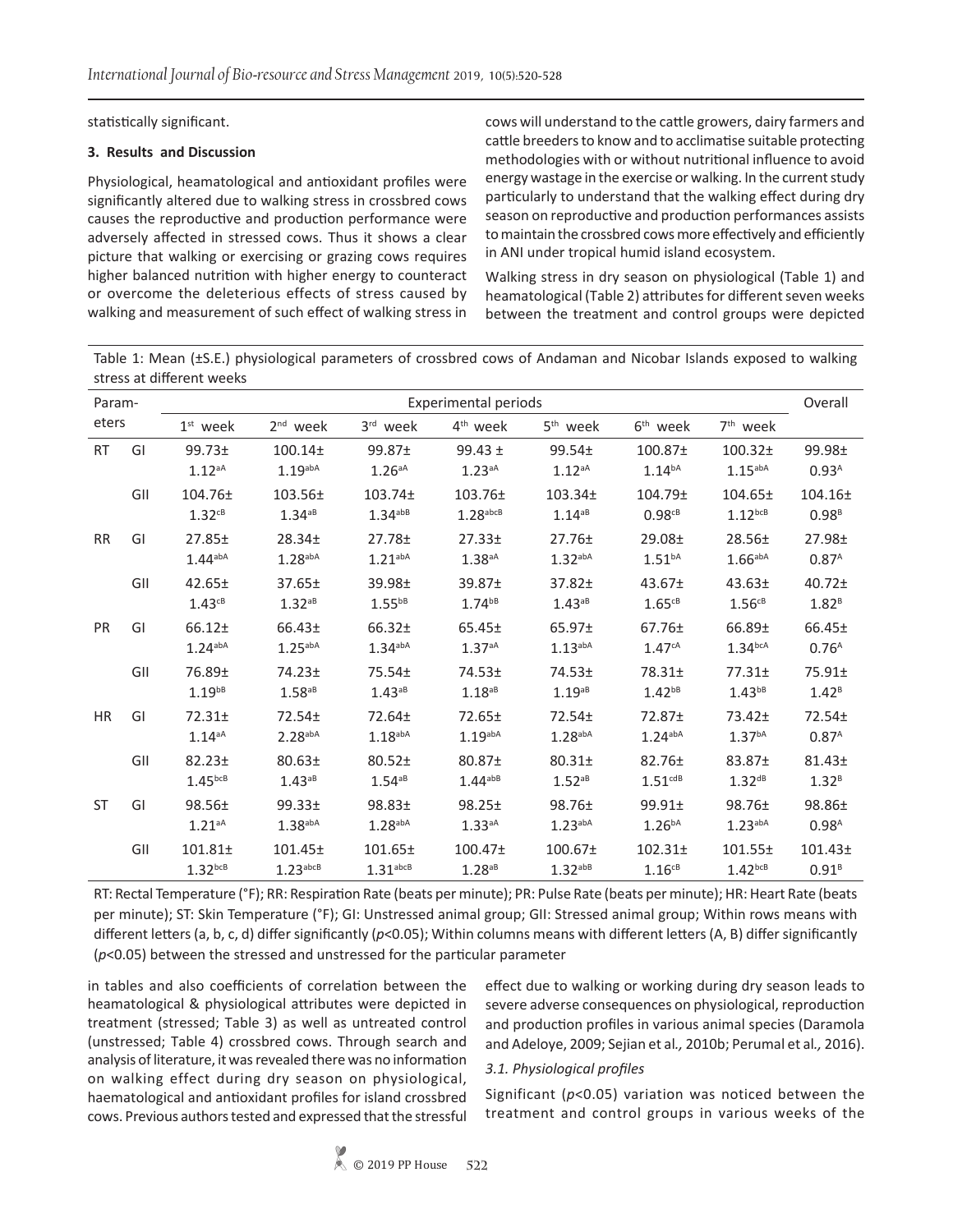| Parameters  |     | <b>Experimental periods</b>                 |                                    |                                             |                                             |                                         |                                   |                                         |                                  |  |
|-------------|-----|---------------------------------------------|------------------------------------|---------------------------------------------|---------------------------------------------|-----------------------------------------|-----------------------------------|-----------------------------------------|----------------------------------|--|
|             |     | $1st$ week                                  | 2 <sup>nd</sup> week               | $3rd$ week                                  | 4 <sup>th</sup> week                        | 5 <sup>th</sup> week                    | 6 <sup>th</sup> week              | 7 <sup>th</sup> week                    |                                  |  |
| <b>RBC</b>  | GI  | 5.53 <sub>±</sub><br>$0.86aA}$              | $6.02 +$<br>$0.85$ <sub>abA</sub>  | $5.52+$<br>$0.88^{aA}$                      | $6.10+$<br>$0.82$ <sup>abA</sup>            | 5.65±<br>$0.86aA}$                      | $6.41 \pm$<br>$0.85^{bA}$         | $6.27 \pm$<br>0.87 <sup>bA</sup>        | $5.92 \pm$<br>0.71 <sup>A</sup>  |  |
|             | GII | $7.56 \pm$<br>$0.95$ <sup>abB</sup>         | $7.38 +$<br>$0.96^{ab}$            | $7.04 \pm$<br>$0.90^{aB}$                   | 7.15±<br>$0.70^{aB}$                        | 6.98±<br>$0.85^{aB}$                    | $8.23 \pm$<br>$0.86c_B$           | $8.13+$<br>$0.84$ <sub>bcB</sub>        | $7.48 \pm 0.82^B$                |  |
| HB          | GI  | 11.11±<br>$0.87aA}$                         | $11.42 +$<br>$0.90$ <sub>abA</sub> | $11.22 +$<br>$0.87^{bA}$                    | $11.12+$<br>1.10 <sup>bA</sup>              | 10.98 <sub>±</sub><br>$0.89^{aA}$       | 11.97 <sub>±</sub><br>$0.91^{bA}$ | $11.51 \pm$<br>$0.85$ <sup>abA</sup>    | $11.42 \pm$<br>$0.68^{A}$        |  |
|             | GII | 12.97 <sub>±</sub><br>$0.91$ <sub>bcB</sub> | 12.22±<br>$0.85^{aB}$              | 12.48 <sub>±</sub><br>$0.82$ <sup>abB</sup> | $12.21 \pm$<br>$1.12^{aB}$                  | $11.94 \pm$<br>$0.97^{aB}$              | 13.56 <sub>±</sub><br>0.93cB      | 13.17 <sub>±</sub><br>$0.86^{bcB}$      | $12.63 \pm$<br>0.85 <sup>B</sup> |  |
| <b>ESR</b>  | GI  | 4.79±<br>$0.68$ <sup>abA</sup>              | $4.93 \pm$<br>$0.71^{abA}$         | $4.82 +$<br>$0.73^{abA}$                    | $5.12 +$<br>$0.76^{abA}$                    | $4.64 \pm$<br>$0.71aA}$                 | $5.44 \pm$<br>0.71cA              | 5.12±<br>$0.74^{bca}$                   | 4.96 $±$<br>1.60 <sup>A</sup>    |  |
|             | GII | 5.56±<br>$0.70^{aB}$                        | $5.58 +$<br>$0.75^{ab}$            | $5.42 \pm$<br>$0.66a^{B}$                   | 5.70±<br>$0.77a^{8}$                        | $5.31 \pm$<br>$0.68^{aB}$               | $6.52+$<br>$0.74$ <sup>cB</sup>   | 6.18±<br>$0.76^{bB}$                    | $5.74 \pm 0.74^B$                |  |
| PCV         | GI  | 32.29±<br>$0.89$ <sup>abA</sup>             | 32.58±<br>1.20 <sub>abA</sub>      | $32.52 \pm$<br>1.16 <sup>aba</sup>          | 32.94±<br>$1.14^{bA}$                       | 31.74±<br>$1.01aA}$                     | 32.94±<br>0.98 <sup>bA</sup>      | $31.91 \pm$<br>$0.85^{aA}$              | $32.42 \pm$<br>$0.77^{\text{A}}$ |  |
|             | GII | 36.86±<br>$1.11c^{B}$                       | 36.29±<br>$1.22^{bcB}$             | 37.03 <sub>±</sub><br>$1.18$ <sup>cB</sup>  | 33.64±<br>$1.13^{aB}$                       | $35.42 \pm$<br>$0.86^{bB}$              | 37.10±<br>$1.30cB}$               | 36.53±<br>$1.13$ <sup>cB</sup>          | $36.11 \pm$<br>1.21 <sup>B</sup> |  |
| <b>MCV</b>  | GI  | 59.89 $\pm$<br>2.94 <sup>bA</sup>           | 55.49±<br>$2.74$ <sup>abA</sup>    | 60.72±<br>2.12 <sup>bA</sup>                | 56.20±<br>2.72 <sub>abA</sub>               | $57.69 \pm$<br>2.81 <sub>abA</sub>      | $52.50+$<br>$2.44a^{A}$           | 52.18±<br>$2.46aA}$                     | 56.45±<br>1.93 <sup>A</sup>      |  |
|             | GII | $49.84 \pm$<br>$2.53$ abcB                  | 50.15±<br>$2.42$ <sup>abcB</sup>   | 53.78 <sub>±</sub><br>$2.59^{cB}$           | 47.77 <sub>±</sub><br>$1.93$ <sup>abB</sup> | $51.68 \pm$<br>$2.23^{bcB}$             | 45.63 <sub>±</sub><br>$1.87^{aB}$ | $46.21 \pm$<br>$1.75^{aB}$              | $50.15 \pm$<br>1.58 <sup>B</sup> |  |
| <b>MCH</b>  | GI  | 20.46±<br>1.89 <sup>A</sup>                 | 19.39 <sub>±</sub><br>$1.65^A$     | 20.88±<br>1.82 <sup>A</sup>                 | 18.97 <sub>±</sub><br>$1.78^{A}$            | $19.91 \pm$<br>1.74 <sup>A</sup>        | 19.15±<br>1.60 <sup>A</sup>       | 18.77 <sub>±</sub><br>1.61 <sup>A</sup> | $19.63 \pm$<br>0.86 <sup>A</sup> |  |
|             | GII | $17.54 \pm$<br>1.64 <sup>B</sup>            | $16.84 \pm$<br>1.37 <sup>B</sup>   | $18.10+$<br>1.58 <sup>B</sup>               | $17.30+$<br>1.33 <sup>B</sup>               | 17.43 <sub>±</sub><br>1.56 <sup>B</sup> | $16.71 +$<br>1.40 <sup>B</sup>    | 16.53 <sub>±</sub><br>1.41 <sup>B</sup> | $17.21 \pm$<br>0.83 <sup>B</sup> |  |
| <b>MCHC</b> | GI  | 33.98±<br>$1.16aA}$                         | 34.97±<br>1.37 <sub>abcA</sub>     | $34.42 \pm$<br>$1.21aA}$                    | 33.63±<br>$1.40aA}$                         | $34.51 \pm$<br>1.47 <sup>abA</sup>      | $36.25 \pm$<br>1.37 <sup>c</sup>  | 35.98±<br>$1.37$ <sup>bc</sup>          | $34.92 \pm$<br>0.59              |  |
|             | GII | 35.10±<br>$1.18$ <sup>abB</sup>             | $33.62 \pm$<br>$1.37^{aB}$         | 33.43±<br>$1.13^{aB}$                       | 36.16±<br>$1.47^{bB}$                       | 33.56±<br>$1.50aB}$                     | 36.55±<br>1.43 <sup>b</sup>       | $35.71 \pm$<br>1.32 <sup>b</sup>        | $34.923 \pm$<br>1.21             |  |

Table 2: Mean (±S.E.) heamatological parameters of crossbred cows of Andaman and Nicobar Islands exposed to walking stress at different weeks

RBC: Red blood cells (x10<sup>6</sup>/mm<sup>3</sup>); HB: Haemoglobin (g dl<sup>-1</sup>); ESR: Erythrocyte sedimentation rate (mm hr<sup>-1</sup>); PCV: Packed cell volume (%), MCV: Mean corpuscular volume (μ<sup>3</sup>); MCH: Mean corpuscular haemoglobin (μμg); MCHC: Mean corpuscular haemoglobin concentration (%); GI: Unstressed animal group; GII: Stressed animal group; Within rows means with different letters (a, b, c, d) differ significantly (*p*<0.05); Within columns means with different letters (A, B) differ significantly (*p*<0.05) between the stressed and unstressed for the particular parameter

investigation periods for physiological profiles like RT, RR, PR, HR and ST and also among the investigation weeks, a considerable significant (p<0.05) difference was reported. Similarly affected crossbred cows had suffered significantly higher (p<0.05) than in unaffected cows.

Data analysis revealed that highly significant (*p*<0.05) value on the physiological parameters (RT, RR, PR, HR and ST) were got in crossbred cows of ANI which were suffered with walking stress. It was also noted that the physiological parameter such as respiration rate was affected significantly especially immediately after hard draught work and pulse rate as well as

the rectal temperature were also increased followed by RR in the cattle species. Furthermore it was revealed that RT and RR are the indicative stress markers in domestic livestock species to assess the magnitude and severity of stress (Daramola and Adeloye, 2009; Sejian et al*.,* 2010b; Perumal et al*.,* 2016). In caprine and bovine species were also observed similar kind of reports that rectal temperature and respiratory rate were increased as the animals were exercising or walking more severely (Kasa et al*.,* 1995; Coulon and Pradel, 1997; Perumal et al*.,* 2016). Based on the available literatures in the domestic animal species, it was clearly indicated that the bovine species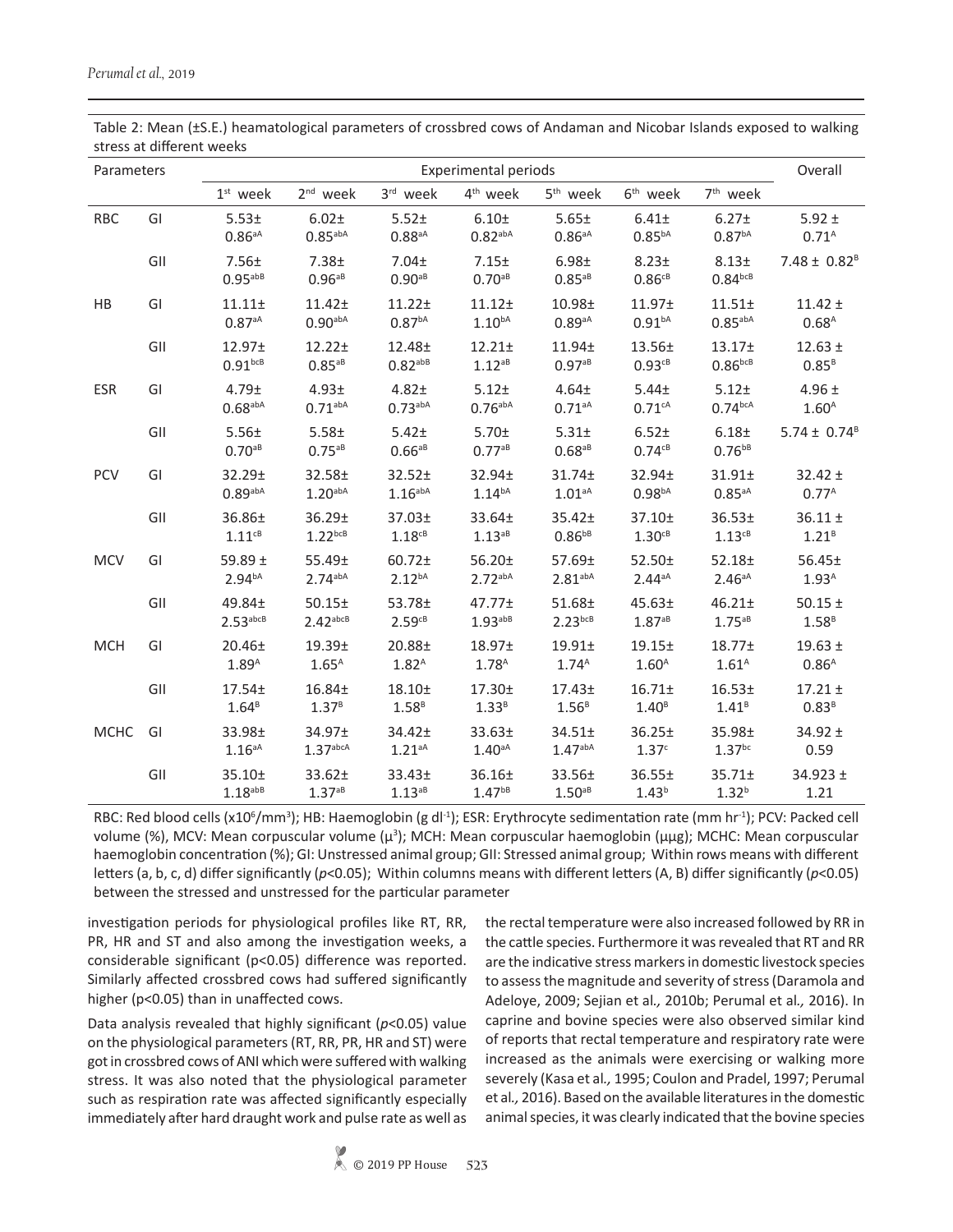| Alludillalı dilu Nicopal İslahus |              |              |              |             |              |             |             |              |            |                      |            |                      |
|----------------------------------|--------------|--------------|--------------|-------------|--------------|-------------|-------------|--------------|------------|----------------------|------------|----------------------|
|                                  | RT           | <b>RR</b>    | <b>PR</b>    | HR          | ST           | <b>TRBC</b> | HB          | <b>ESR</b>   | <b>PCV</b> | <b>MCV</b>           | <b>MCH</b> | <b>MCHC</b>          |
| <b>RT</b>                        | $\mathbf{1}$ | $0.96***$    | $0.97**$     | 0.47        | $0.93***$    | $0.73*$     | $0.94***$   | $0.82***$    | 0.25       | $-0.63$              | $-0.36$    | $0.95***$            |
| <b>RR</b>                        |              | $\mathbf{1}$ | $0.96***$    | 0.52        | $0.91***$    | $0.70*$     | $0.91***$   | $0.74*$      | 0.12       | $-0.76*$             | $-0.44$    | $0.93**$             |
| <b>PR</b>                        |              |              | $\mathbf{1}$ | 0.49        | $0.91***$    | 0.65        | $0.92**$    | $0.75*$      | 0.14       | $-0.61$              | $-0.35$    | $0.92**$             |
| HR                               |              |              |              | $\mathbf 1$ | 0.21         | 0.66        | 0.52        | 0.52         | $-0.22$    | $-0.78$              | $-0.69$    | 0.64                 |
| ST                               |              |              |              |             | $\mathbf{1}$ | 0.57        | $0.88*$     | 0.65         | 0.19       | $-0.51$              | $-0.32$    | $0.84**$             |
| <b>TRBC</b>                      |              |              |              |             |              | 1           | $0.83*$     | $0.87***$    | 0.34       | $-0.95***$           | $-0.92**$  | $0.79*$              |
| HB                               |              |              |              |             |              |             | $\mathbf 1$ | $0.94***$    | 0.45       | $-0.74$ <sup>*</sup> | $-0.55$    | $0.87**$             |
| ESR                              |              |              |              |             |              |             |             | $\mathbf{1}$ | 0.52       | $-0.79*$             | $-0.68$    | $0.74*$              |
| <b>PCV</b>                       |              |              |              |             |              |             |             |              | 1          | $-0.21$              | $-0.20$    | $-0.15$              |
| <b>MCV</b>                       |              |              |              |             |              |             |             |              |            | $\mathbf{1}$         | $0.95***$  | $-0.77$ <sup>*</sup> |
| <b>MCH</b>                       |              |              |              |             |              |             |             |              |            |                      | 1          | $-0.52$              |
| <b>MCHC</b>                      |              |              |              |             |              |             |             |              |            |                      |            | 1                    |

Table 3: Correlation coefficients among the physiological and heamatological parameters of unstressed crossbred cows of Andaman and Nicobar Islands

RT: Rectal Temperature; RR: Respiration Rate; PR: Pulse Rate; HR: Heart Rate; ST: Skin Temperature; TRBC: Total Red Blood Cells; HB: Heamoglobin; ESR: Erythrocyte Sedimentation Rate; PCV: Packed Cell Volume; MCV: Mean Corpuscular Volume; MCH: Mean Corpuscular Heamoglobin; MCHC: Mean Corpuscular Heamoglobin Concentration; \*: Correlation coefficients were significant, *p*<0.05; \*\*: Correlation coefficients were highly significant, *p*<0.01

Table 4: Correlation coefficients among the physiological and heamatological parameters of stressed crossbred cows of Andaman and Nicobar Islands

|             | <b>RT</b>    | <b>RR</b> | PR           | HR        | <b>ST</b>    | <b>TRBC</b>  | HB        | <b>ESR</b> | <b>PCV</b>   | <b>MCV</b>           | <b>MCH</b>           | <b>MCHC</b> |
|-------------|--------------|-----------|--------------|-----------|--------------|--------------|-----------|------------|--------------|----------------------|----------------------|-------------|
| <b>RT</b>   | $\mathbf{1}$ | $0.95***$ | $0.96***$    | $0.88***$ | $0.76***$    | $0.88***$    | $0.95***$ | $0.75*$    | 0.45         | $-0.73$ <sup>*</sup> | $-0.40$              | $0.75*$     |
| RR          |              | 1         | $0.97**$     | $0.93***$ | $0.74*$      | $0.87*$      | $0.93***$ | $0.77*$    | 0.49         | $-0.82$ <sup>*</sup> | $-0.41$              | $0.72*$     |
| PR          |              |           | $\mathbf{1}$ | $0.89**$  | $0.86**$     | $0.85***$    | $0.95***$ | $0.81*$    | 0.67         | $-0.65$              | $-0.43$              | 0.65        |
| <b>HR</b>   |              |           |              | 1         | 0.65         | $0.91***$    | $0.86***$ | $0.78*$    | 0.41         | $-0.78$ <sup>*</sup> | $-0.66$              | 0.66        |
| <b>ST</b>   |              |           |              |           | $\mathbf{1}$ | $0.78*$      | $0.88***$ | 0.64       | $0.94**$     | $-0.32$              | 0.30                 | 0.32        |
| TRBC        |              |           |              |           |              | $\mathbf{1}$ | $0.90**$  | $0.91***$  | 0.50         | $-0.68$              | $-0.78$ <sup>*</sup> | 0.56        |
| HB          |              |           |              |           |              |              | 1         | $0.89**$   | 0.62         | $-0.70$              | $-0.45$              | 0.62        |
| <b>ESR</b>  |              |           |              |           |              |              |           | 1          | 0.33         | $-0.79$ <sup>*</sup> | $-0.71$ <sup>*</sup> | $0.86*$     |
| <b>PCV</b>  |              |           |              |           |              |              |           |            | $\mathbf{1}$ | 0.26                 | $-0.32$              | $-0.21$     |
| <b>MCV</b>  |              |           |              |           |              |              |           |            |              | $\mathbf{1}$         | 0.50                 | $-0.94**$   |
| <b>MCH</b>  |              |           |              |           |              |              |           |            |              |                      | 1                    | $-0.58$     |
| <b>MCHC</b> |              |           |              |           |              |              |           |            |              |                      |                      | 1           |

\*: Correlation coefficients were significant, *p*<0.05; \*\*: Correlation coefficients were highly significant, *p*<0.01

was severely affected with severe stress that undergone walking and/or grazing or exercising as reflected from the measurement of different antioxidant, physiological and heamatological profiles. It was reported that the physiological parameters were significantly increased in the present study due to effect of walking stress than the values were observed in the earlier studies for bovine species under the island ecosystem of ANI (Sunder et al*.,* 2016). Measurement of respiration rate indirectly understand to assess the heat

production effect during the stress condition (Berhan et al*.,* 2006) and higher RR in crossbred cows may have more homeostatic relevance for the excessive heat dissipation and lower/optimum body temperature maintenance (Rahardja et al*.,* 2011). Significantly higher respiratory rate was reported in the stressed animal as it is important for the thermoregulation of the body systems (Sejian et al*.,* 2012; Perumal et al*.,* 2016). Further, it was also noted that the investigation was carried out during dry hot season causes increased the detrimental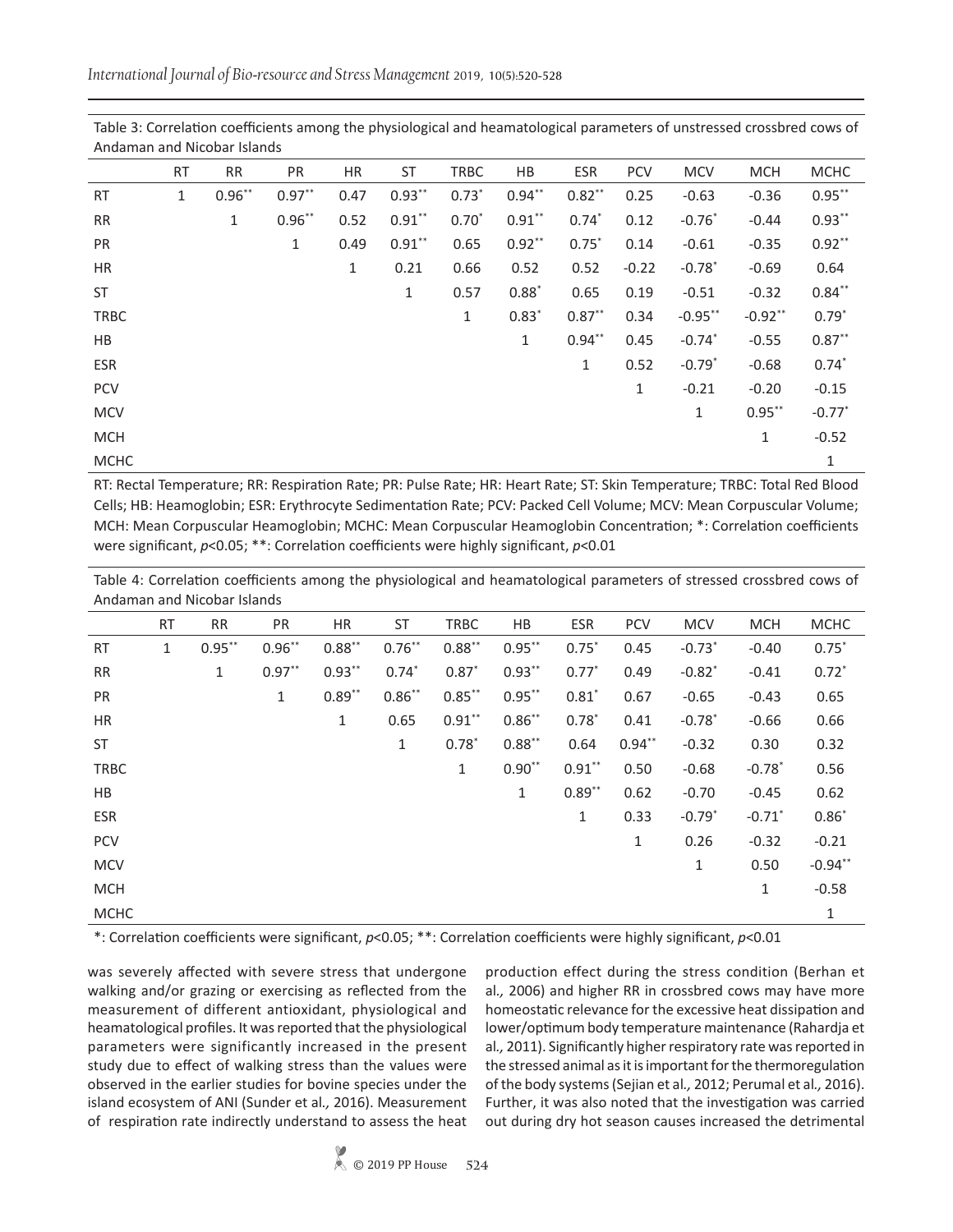effects due to walking stress or exercise leads to higher heat load and ultimately increased the RR in crossbred cows. Stress due to walking and exercising has also increased severe energy imbalance and/or deficit of energy because the locomotor activity of cows spends substantial amount of energy for the purpose of walking and/or exercise. Moreover, amount of energy was also decreased when the respiratory muscular activity was increased due to significantly greater respiratory movements especially during stress condition to disseminate or dissipate the heat from the body during the process of walking or exercise.

Pulse rate of animals is a suggestive marker to the circulation homeostasis primarily along with the other metabolic profiles of the animals (Sejian et al*.,* 2010a). Pulse rate in group II cows has increased significantly when compared to the control group of crossbred cows after exposure to walking stress during the dry season in the present study. The present study data was clearly suggested that there are significant correlations between metabolic heat production and heart rate (Marai et al*.,* 2007). Similarly, the ST was also higher significantly in the walking thermo stressed group of animals than unstressed control group of animals, however, it was lesser than the RT of the same crossbred cows as because higher sweating inturn reduce the ST. Measurement of sweating was also used to assess the heat stress response in domestic livestock species like bovine, ovine and equine (Kumar et al*.,* 2011). The present study fact clearly indicated that besides the heat has been relieved through respiratory evaporative cooling, the animal also needs to eliminate heat from the body through cutaneous evaporation indicated the severity of stresses on these animals in physiological parameters. Moreover, it was also indicated that RT acts as a suggestive suitable marker of walking stress in the ovine species (Sejian et al*.,* 2010a). Similar types of result were obtained in bovine species i.e. in Hariana bullocks (Yadav and Dhaka, 2001), Surungi bullocks (Behera et al., 2008) and mithun (Perumal et al., 2016). In Indian subcontinent, Tomar and Joshi (2008) was in Kenkatha bullock, Shelke and Siddiqui (2009) was in Red Kandhari bullocks, Atakare and Siddiqui (2009) was in Deoni bullocks, Singh and Nanavati (2013) was in crossbred bullocks and Perumal et al. (2016) was in mithun reported similar findings as in the present study.

### *3.2. Heamatological profiles*

Significant (*p*<0.05) difference was noticed between the affected and unaffected crossbred cows for the heamatological profiles like TRBC, HB, ESR, PCV, MCV, MCH and MCHC. However, these heamatological attributes were significantly differed (*p*<0.05) among the various experimental weeks. Stress affected group (II) has significantly (*p*<0.05) higher TRBC, HB, ESR, PCV and MCHC than unaffected group I whereas MCV and MCH were lower significantly (*p*<0.05) in group II.

Severe metabolic, haematological and acid-base & ionic

changes in animals were observed which are exposed to severe and hard exercise or walk or work load and are depended on the magnitude or severity of the cumulative effects of physiological and physical trauma related to the stressful events and which are specie-specific (Hassanein, 2010). Physical stress causes acidosis leads to disturbances in haematological and antioxidant profiles (Moyes et al*.,* 2006). Serum profiles in bovine provide clear indicators to assess the status of internal environment and understanding the causes of impairment in homeostasis as evidenced by marked alterations in physiogical indexes under various internal as well as external environmental conditions (Sattar and Mirza, 2009). Composition of blood clearly demonstrated the abnormal pathological and normal physiological states of the animals inducing by stress (Satue et al*.,* 2009).

Blood profiles like PCV, RBC, MCV, MCHC and MCH are used to assess the acclimatization of livestock to various adverse environmental situations (Koubkova et al*.,* 2002). Significant adverse effect on blood constituents were observed in stressed crossbred cows as clearly suggested that these affected animals were severely suffered with severe haemoconcentration. In the walk stressed cows, the blood indices were significantly higher than that the values were reported in normal unaffected cattle. Significantly higher blood indices in the stressed animal were due to adaptive/ acclimatization mechanism shown by the crossbred cows in the ANI in the present study. Oxygen consumption rate is increased in general as whenever the animal is walking or running or exercising. In ANI, the crossbred cows were managed under the semi-intensive rearing system, walking long distance to search the fodder or feed in the jungle especially during dry season/months. Therefore these animals need increased concentration of the oxygen to achieve higher muscular activity which inturn increased RBC production and concentration of Hb in crossbred cows. Further, in the current study, the cows were not allowed to take water or feed or fodder while walking inturn caused haemoconcentration leads to increased the value of blood indices especially RBC, HB, PCV and ESR (Sejian et al*.,* 2012; Perumal et al*.,* 2016). Similar kind of findings was also reported in other domestic animal species (Garcia-Belenguer et al*.*, 1996: cattle; Sejian et al*.,* 2012: sheep; Perumal et al., 2016: mithun). Severe dehydration was reported during thermal stress in livestock species in general prospective where increased level of Hb and PCV was noted (Marai et al*.,* 2007; McManus et al*.,* 2009). Severe water deprivation could have aggravated during walking stress in these crossbred cows. Moreover, the present experiment was conducted in dry heat season causes severe deleterious effects on these blood/heamatological attributes. Observed that walking during dry months is a highly energy consuming activity for the crossbred cows and causes higher sweating during the walking process inturn increased haemoconcentration. Moreover, Hb and PCV are to be the suitable indices of the organic response to the exercising or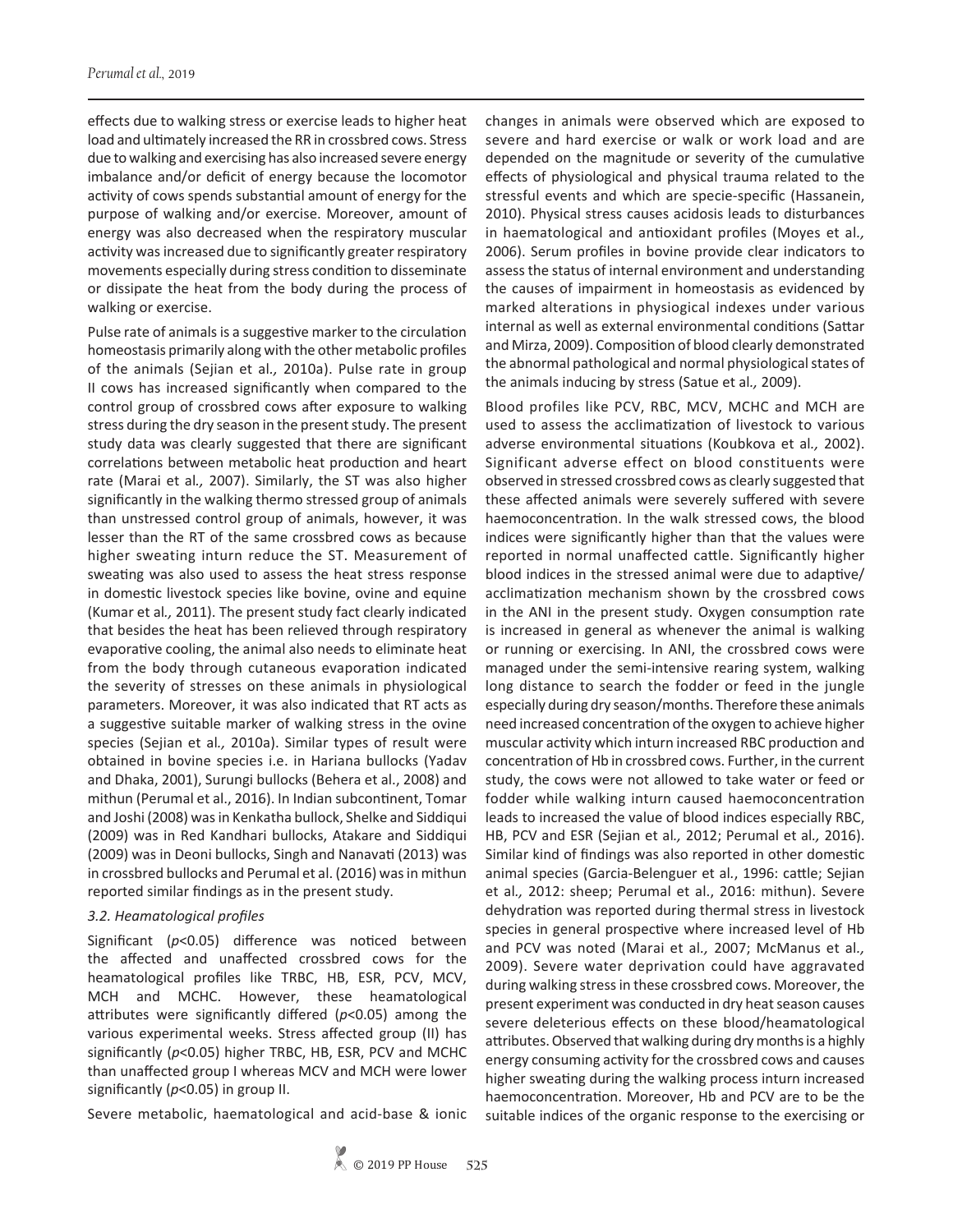walking stress (Sejian et al*.*, 2010b; Perumal et al., 2016).

### *3.3. Antioxidant profiles*

Significant (*p*<0.05) difference was noticed between the treated and untreated control animals for the antioxidant profiles like TAC, CAT & GSH: Figure 1 and SOD: Figure 2).



Figure 1: Effect of walking stress on antioxidants activity in crossbred cows of Andaman and Nicobar Islands (\* indicates  $p$ <0.05). TAC: Total antioxidant capacity (nmol  $\mu$ <sup>[-1</sup>], CAT: Catalase (nmol min<sup>-1</sup> $\vert$ <sup>-1</sup>) and GSH: Glutathione (nmol  $\vert$ <sup>-1</sup>). Gr 1: Unstressed animal group, Gr 2: Stressed animal group.



Figure 2: Effect of walking stress on superoxide dismutase activity in crossbred cows of Andaman and Nicobar Islands (\* indicates *p*<0.05). Gr 1: Unstressed animal group; Gr 2: Stressed animal group

In walk stressed cows, the level of the antioxidants was reduced significantly (*p*<0.05) than in unstressed control crossbred cow group. Similar to other parameters, lipid peroxide profiles like malondialdehyde (MDA: Figure 3) level was increased significantly (*p*<0.05) in the walk stress affected crossbred cows than in unaffected stress free crossbred cows.



Figure 3: Effect of walking stress on malondialdehyde (MDA) production in crossbred cows of Andaman and Nicobar Islands (\* indicates *p*<0.05). Gr 1: Unstressed animal group, Gr 2: Stressed animal group

Significantly (*p*<0.05) reduced concentration of antioxidant profiles (GSH, SOD, CAT and TAC) was observed in the walk stressed crossbred cow groups and significantly (*p*<0.05)

higher concentration of oxidative profile (MDA) was noted in walk and heat stressed crossbred cows (Figure 1) in the present study. Different varieties of stresses cause deficiency of concentration of antioxidants because the neutralization or prevent production of lipid peroxide by the antioxidants. Different free radical oxidations are stimulated in animal species by different types of stressors and the final products of lipid peroxidation accumulate in different system (Yarovan, 2008). Lipid peroxide concentration was increased significantly (*p*<0.05) in treatment cows in the present study as same kind of report was observed that heat stress and /or walking stress induce(s) excessive production of lipid peroxides (Bernabucchi et al*.*, 2002; Sivakumar et al*.,* 2010; Perumal et al., 2016). It was also proposed that exercise/ walking stress has to generate free radicals/lipid peroxides easily by the fallowing mechanisms (1) higher production of the of catecholamines like epinephrine, nor-epinephrine and other catecholamines causes increased production of lipid peroxides whenever they are inactivated metabolically, (2) increased production of lactic acid which can produce a strongly damaging one (hydroxyl) from a weakly damaging free radical (superoxide) and (3) secondary muscle damage leads to inflammatory responses with overexertion (Sen, 1995). Walking and/or thermal stresses can be controlled or counteracted with proper and higher supplementation of suitable antioxidants which are very useful to the livestock species (Sejian et al*.*, 2012) as these antioxidant systems are essential compounds and/or systems which delay/minimise the self autoxidation through inhibition of the free radicals formation or by interfering the free radical propagation by different various mechanisms (Brewer, 2011). Through this, the antioxidant system helps to neutralize the free radical to protect the cells from damage during the stressful condition any.

#### *3.4. Correlation study*

Present study of stress effects on physiological, heamatological attributes revealed a positive correlation with significant (*p*<0.05) was observed between the RT and RR, PR, ST, TRBC, HB, ESR & MCHC. Similarly positive correlation with significant (*p*<0.05) was observed between the respiratory rate and PR, ST, TRBC, HB, ESR & MCHC and significant (*p*<0.05) negative correlation was observed with MCV. Similarly pulse rate has positively correlated with significant (*p*<0.05) with HB, ESR, MCHC and ST. And also positive correlation with significant (*p*<0.05) was noticed between TRBC and HB, ESR & MCHC and significantly correlated negatively with MCV and MCH. Same correlation pattern was observed in control unstressed (Table 3) and walk stressed (Table 4) animal groups.

#### **4. Conclusion**

The crossbred cows requires a suitable grazing/walking and feeding policy or strategy to prevent or minimise the deleterious effect stimulated by walking and dry season to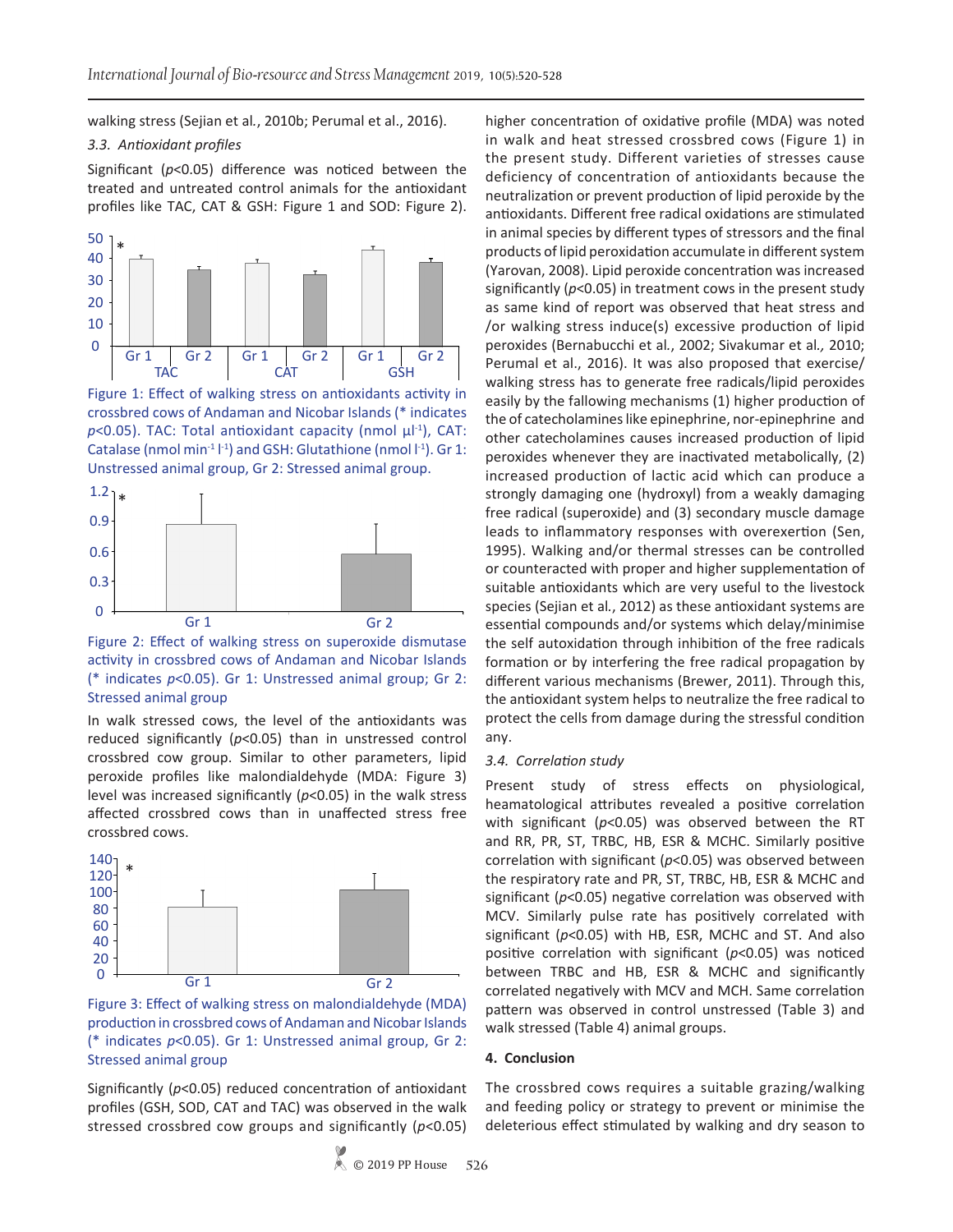the cows of ANI. However, detailed systematic proper study need to be carried out during both dry and monsoon seasons in different age groups of cow. And an ideal methodology need to form for supplementation of suitable feed, electrolytes & antioxidants to minimise the stresses.

### *5.* **Acknowledgement**

Authors acknowledge the supports from the Director, ICAR-Central Island Agricultural Research Institute, Port Blair, Andaman and Nicobar Islands and Head of the Animal Science Division of the institute.

### **5. References**

- Atakare, S.P., Siddiqui, M.F., 2009. Evaluation of draught ability traits of Deoni cattle. M.V.Sc. Thesis, Maharashtra Animal and Fishery Science University, Nagpur.
- Behera, B.K., Mohapatra, A.K., Behera, D., Swain, S., 2008. Effect of draft and season on physiological responses of bullocks. Journal of Agricultural Engineering 45(2), April – June, 2008. http://epubs.icar.org.in/ejournal/ index.php/JAE/article/view/14550.
- Berhan, T., Puchala, R., Goetsch, A.L., Merkel, R.C., 2006. Effects of walking speed and forage consumption on energy expenditure and heart rate by Alpine does. Small Ruminant Research 63(1–2), 119–124.
- Bernabucchi, V., Ronchi, B., Lacetera, N., Nardone, A., 2002. Markers of oxidative status in plasma and erythrocytes of transition dairy cows during hot season. Journal of Dairy Science 85, 2173.
- Brewer, M.S., 2011. Natural antioxidants: sources, compounds, mechanisms of action, and potential applications. Comprehensive Review in Food Science and Food Safety 10, 221–247.
- Coulon, J.B., Pradel, P., 1997. Effect of walking on roughage intake and milk yield and composition of Montbeliarde and Tarentaise dairy cows. Ann Zootech 46, 139–146.
- D'Hour, P., Hauwuy, A., Coulon, J.B., Garel, J.P., 1994. Walking and dairy cattle performance. Annales de Zootechnie 43, 369–378.
- Daramola, J.O., Adeloye, A.A., 2009. Physiological adaptation to humid tropics with special references to the West African Dwarf (WAD) goat. Tropical Animal Health and Production 41, 1005–1016.
- Garcia-Belenguer, S., Palacio, J., Gascon, M., Acena, C., Revilla, R., Mormede, P., 1996. Differences in the biological stress responses of two cattle breeds to walking up to mountain pastures in the Pyrenees*.* Veterinary Research 7, 515–526.
- Gustafson, G.M., Luthman, J., Burstedt, E., 1993. Effect of daily exercise on performance, feed efficiency and energy balance of tied dairy cows. Acta Agriculturae Scandinavica 43, 219–227.
- Hassanein, L.H., 2010. The physiological and physical response to capture stress in sharks. Plymouth Stud Science 4, 413–422.
- Kasa, I.W., Hill, M.K., Thwaites, C.J., Baillie, N.D., 1995.

Physiological effects of exercise in male and female Saanen goats at the same body weight but different feed intake. Small Ruminant Research 16, 83–86.

- Koubkova, M., Knizkova, I., Kunc, P., Hartlova, H., Flusser, J., Dolezal, O., 2002. Influence of high environmental temperature and evaporative cooling on some physiological, haematological and biochemical parameters in high-yielding dairy cows. Czech Journal of Animal Science 47, 309–318.
- Kumar, B.V.S., Kumar, A., Kataria, M., 2011. Effect of heat stress in tropical livestock and different strategies for its amelioration. Journal of Stress Physiology and Biochemistry 7, 45–54.
- Livestock Census of India (17<sup>th</sup>), 2003. All India Report. Ministry of Agriculture Department of Animal Husbandry, Dairying and Fisheries, Krishi Bhawan, New Delhi, India, 2007.
- Livestock Census of India (18th), 2007. All India Report. Ministry of Agriculture Department of Animal Husbandry, Dairying and Fisheries, Krishi Bhawan, New Delhi, India, 2007.
- Livestock Census of India (19<sup>th</sup>), 2012. All India Report. Ministry of Agriculture Department of Animal Husbandry, Dairying and Fisheries, Krishi Bhawan, New Delhi, India, 2012.
- Manteca, X., Smith, A.J., 1994. Effects of poor forage conditions on the behaviour of grazing ruminants. Tropical Animal Health and Production 26, 129–138.
- Marai, I.F.M., El-Darawany, A.A., Fadiel, A., Abdel-Hafez, M.A.M., 2007. Physiological traits as affected by heat stress in sheep – a review. Small Ruminant Research 71, 1–12.
- McManus, C., Paluda, G.R., Louvandini, H., Gugel, R., Sasaki, L.C.B., Paiva, S.R., 2009. Heat tolerance in Brazilian sheep: physiological and blood parameters. Tropical Animal Health and Production 41, 95–101.
- Moyes, C.D., Fragoso, N., Musy, M.K., Brill, R.W., 2006. Predicting post release survival in large pelagic fish. Transaction of American Fisheries Society 135, 1389– 1397.
- Perumal, P., Khan, M.H., Chang, S., Sangma, C.T.R., 2016. Effect of walking and summer stress on physiological, heamatological and antioxidant profiles in mithun bulls. Indian Journal of Animal Sciences 86(7), 751–757.
- Rahardja, D.P., Toleng, A.L., Lestari, V.S., 2011. Thermoregulation and water balance in fat-tailed sheep and Kacang goat under sunlight exposure and water restriction in a hot and dry area. Animal 5(10), 1587–1593.
- Sattar, A., Mirza, R.H., 2009. Haematological parameters in exotic cows during gestation and lactation under subtropical conditions. Pakistan Veterinary Journal 29, 129–132.
- Satue, K., Blanco, O., Munoz, A., 2009. Age-related differences